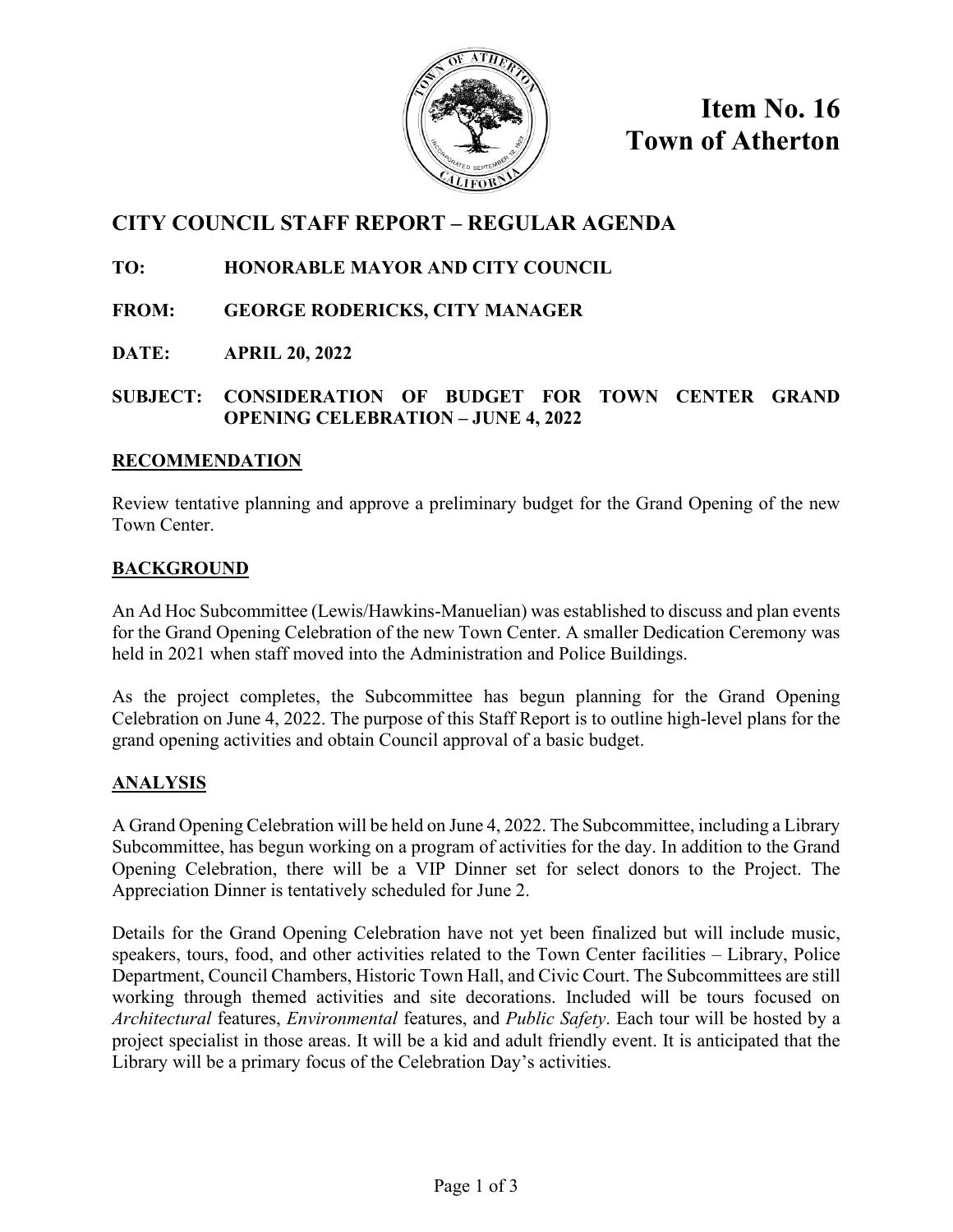In advance of the event, there will be a sit-down Donor Appreciation Dinner for the top 30 donors to the project, including an unveiling of the Donor Wall. The exact tier levels have not yet been finalized; but it is anticipated that the sit-down appreciation dinner will focus on the \$50k to \$1m level donors with approximately 100-125 in attendance (Donors+1, Staff, & VIPs). A portion of the Grand Opening Celebration will be funded by the Library. The Donor Appreciation Dinner will need to be funded by the Town.

It is estimated that attendance at the Grand Opening Celebration could range between 300 to 500 people. Providing themed food and snacks is being considered. The Deck use might simulate the potential of the future café in the space. Mementos of the event will also be considered. There will be a separate mailer invitation to the community.

The Subcommittee requests Council feedback on the scale and expectation for the event. At a minimum, it is recommended that the Council authorize a budget of \$30,000. This will allow the Subcommittee (and staff) to begin moving forward with reserving or ordering what will be necessary based on Council expectations for the day.

## **FISCAL IMPACT**

It is recommended that the Council allocate \$30,000 from the Town's Unallocated General Fund toward the Town Center Grand Opening Celebration.

In broad brush, the following represents preliminary allocations:

- Donor Appreciation Dinner (Tent (TBD), Food, Beverages, Gifts) \$8,000
- Grand Opening Celebration (Food, Music, Decorations, Setup) \$15,000
- Advertising/Mailers/Parking/Misc \$7,000

### **POLICY FOCUS**

Consideration of the size and scale of the Grand Opening event.

### **PUBLIC NOTICE**

Public notification was achieved by posting the agenda, with this agenda item being listed, at least 72 hours prior to the meeting in print and electronically. Information about the project is also disseminated via the Town's electronic News Flash and Atherton Online. There are approximately 1,200 subscribers to the Town's electronic News Flash publications. Subscribers include residents as well as stakeholders – to include, but be not limited to, media outlets, school districts, Menlo Park Fire District, service provides (water, power, and sewer), and regional elected officials.

### **COMMISSION/COMMITTEE FEEDBACK/REFERRAL**

This item has or X has not been before a Town Committee or Commission.

Audit/Finance Committee (meets every other month)